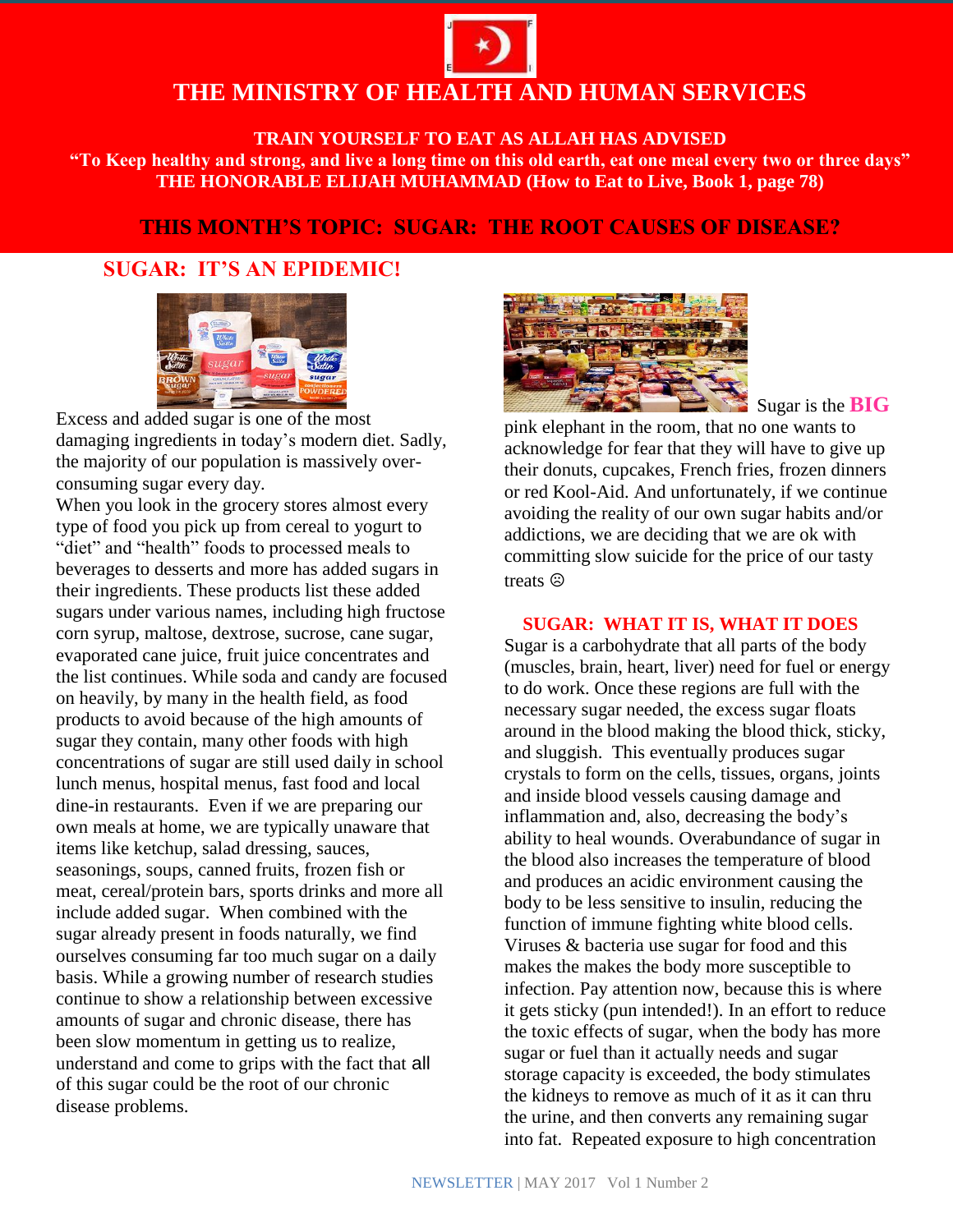of sugar by the kidneys can lead to damage of the kidney and tubules. Whereas, the fat produced from excess sugar is released back into the blood stream to accumulate in the stomach, hips, buttocks, breast. If fat production becomes excessive, fat will begin to accumulate in our organs, including the heart, liver, kidneys, joints and blood vessels causing even more tissue and organ damage, inflammation and dysfunction. Ultimately this all leads to increased weight gain, decreased metabolism, increased blood pressure, organ dysfunction, digestive disorders, joint pain and inflammation, chronic infections, fatigue, difficulty breathing, reduced vision, sexual dysfunction, skin disorders, and vitamin/mineral deficiencies that lead to the development of the vast array of chronic diseases we see today.

## **THE MOST ADDICTIVE SUBSTANCE ON EARTH**

Even more alarming, sugar has now been classified as a drug! Neuroscientists have identified sugar as a drug that meets the criteria for a substance of abuse, and that may also be addictive for anyone who binges on it just like alcohol, tobacco, cocaine or heroin. Did you know that sugar affects the limbic system, the part of the brain that controls emotion, pleasure, reward, new memories and past experiences? According to studies, excessive sugar intake increases dopamine levels in a similar was as other addictive drugs. Dopamine is a key neurotransmitter in the limbic system, especially relating to the pleasure/reward system, providing feelings of enjoyment and reinforcement to motivate us to do, or continue doing, certain activities. Repetitive stimulation and release of dopamine into the brain can cause a reduction in dopamine levels over time, resulting in increased cravings for sugar, and the need to consume more excessive amounts of sugar to feel that sense of pleasure and joy from the sugary food we eat or drink. This is why we find ourselves eating or feel the need to eat greater and greater quantities of sugar, or why we feel the need to eat something sweet when we are sad and depressed. If you have ever done any of these things, YOU HAVE A SUGAR ADDICTION!!



 It is clear that that the body is negatively affected by the consistent overconsumption of sugar, particularly processed sugar. in *How to Eat to Live, Book 2, page 88, The Honorable Elijah Muhammad* states, in part that, "it is sugar that is manufactured by the commercializers on sweets that causes the dreadful disease." He further states in *Book 2, page 173* that, "you eat too much sugar that is why we are troubled." Currently there is no agreed upon recommended daily allowance of how much sugar we should eat each day. However, over the last 20 years the average recommended intake has continued to decrease as health professionals come to more of a consensus that the rising number of people suffering from chronic disease correlates with high levels of sugar in the diet. According to the most updated recommendations from the American Heart Association, the average daily intake of added sugar for women should not exceed 24g grams, men 36 grams, and 1/2 of these allowances for children and 1/4 for babies under 2 years old. Eating or drinking more than this has been associated with the development of many different diseases.

According to *The Honorable Elijah Muhammad*, the answer is easy, "just stop eating that which is causing your trouble *How To Eat To Live, Book 1, page 16)*..."It is ignorant for you to suffer with...disease, when it can easily be cured *(Book 1, page 16)"*, and **THE TRUTH IS WE CAN CURE CHRONIC DISEASE.** However, we must reduce, and in some cases, eliminate the high amounts of sugar in our diets. How do we do that? We must first investigate our sources of sugar. For example, do you drink coffee with as many spoons of sugar as it can hold? Do you eat processed or fast foods, drink soda or un-natural juices, or snack on cookies and chips? Write it down, in a diary if you must, but take stock in everything that you are putting in your body. Next, read the labels on your food packages and look for sugar in all its forms. Avoid adding extra processed sugar to your food or recipes, unless absolutely necessary. Instead, learn to sweeten your food with the natural sweeteners that Allah has prepared for us, such as dried fruit, bananas, apples